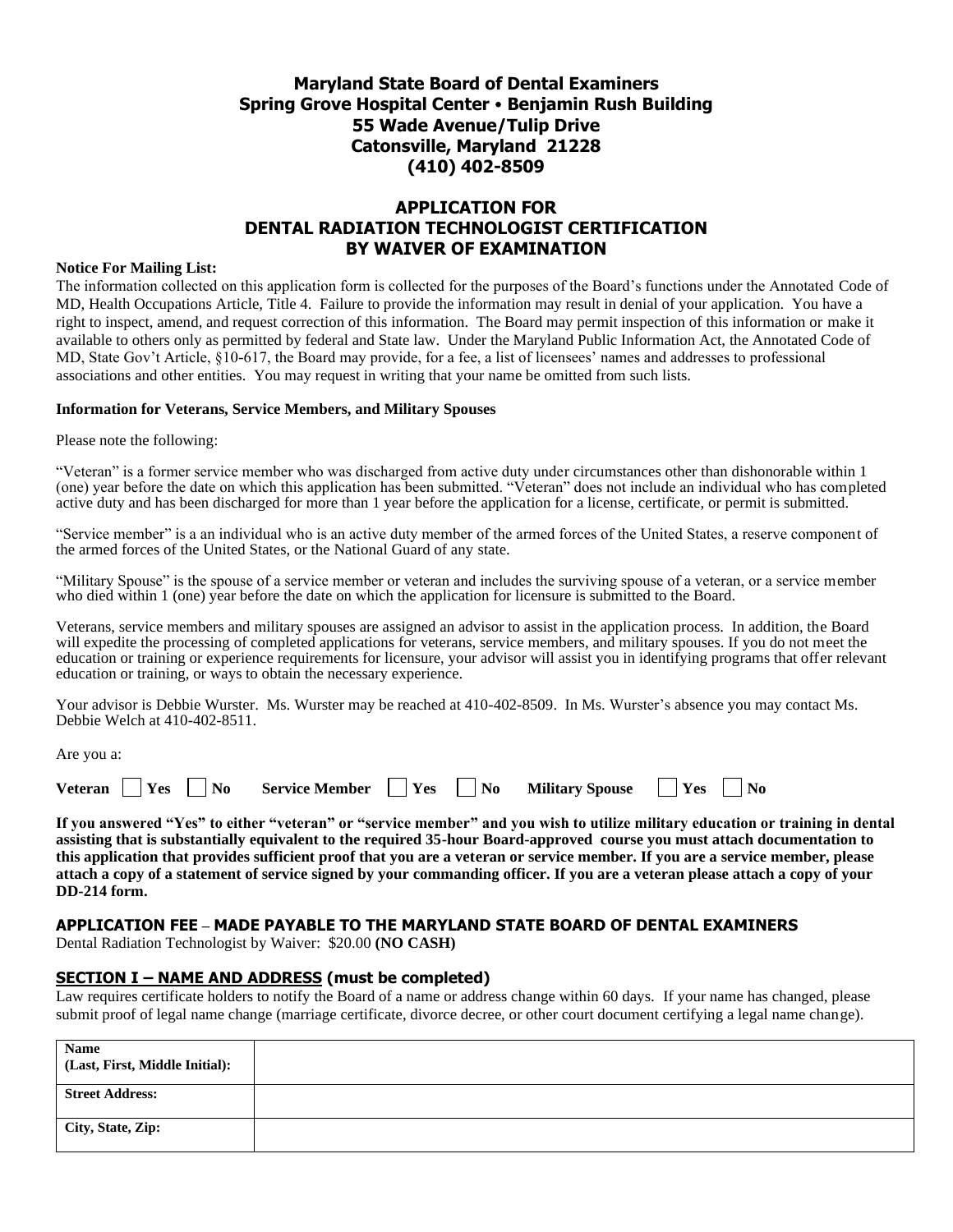#### **SECTION II – GENERAL INFORMATION (must be completed)**

| A. Social Security Number:                                  | (There is a statutory requirement that you disclose your social security number. It will be used for identification purposes only.) |  |  |
|-------------------------------------------------------------|-------------------------------------------------------------------------------------------------------------------------------------|--|--|
| <b>B.</b> Date of Birth:                                    |                                                                                                                                     |  |  |
| C. Home Phone Number:                                       |                                                                                                                                     |  |  |
| D. Cell Phone Number:                                       |                                                                                                                                     |  |  |
| E. Work Phone Number:                                       |                                                                                                                                     |  |  |
| <b>F. E-Mail Address:</b>                                   |                                                                                                                                     |  |  |
| G. Gender Identification:                                   | Female<br>Male                                                                                                                      |  |  |
| H. Race/Ethnic Identification - Please check all that apply |                                                                                                                                     |  |  |

Are you of Hispanic or Latino origin? Yes  $\Box$  No  $\Box$ (A person of Cuban, Mexican, Puerto Rican, South or Central American, or other Spanish culture or origin, regardless of race.)

Select one or more of the following racial categories:

| 1. American Indian or Alaska Native (A person having origins in any of the original peoples of North or   |
|-----------------------------------------------------------------------------------------------------------|
| South America, including Central America, and who maintains tribal affiliations or community attachment.) |

- 2.  $\Box$  Asian (A person having origin in any of the original peoples of the Far East, Southeast Asia, or the Indian subcontinent including, for example, Cambodia, China, India, Japan, Korea, Malaysia, Pakistan, the Philippine Islands, Thailand, and Vietnam.)
- 3. Black or African American (A person having origins in any of the black racial groups of Africa.)
- 4. Native Hawaiian or other Pacific Islander (A person having origins in the original peoples of Hawaii, Guam, Samoa, or other Pacific Islands.)
- 5. White (A person having origins in any of the original peoples of Europe, the Middle East, or North Africa.)

#### **I. Licensure in other states:**

List other states or jurisdiction in which you hold a dental radiation technologist certification or license. Include certification/license number(s).

| <b>State</b> | <b>Certification/License Number</b> |
|--------------|-------------------------------------|
|              |                                     |
|              |                                     |
|              |                                     |

#### **SECTION III - CHARACTER AND FITNESS**

**If you answer "YES" to any question(s) in Section III – Character and Fitness, attach a separate page with a complete explanation of each occasion. Each attachment must have your name in print, signature, and date.** 

**YES NO**

□ a. Has any licensing or disciplinary board of any jurisdiction, including Maryland, or any federal entity denied your application for certification, reinstatement, or renewal, or taken any action against your license, including but not limited to reprimand, suspension, revocation, a fine, or non-judicial punishment? If you are under a Board Order or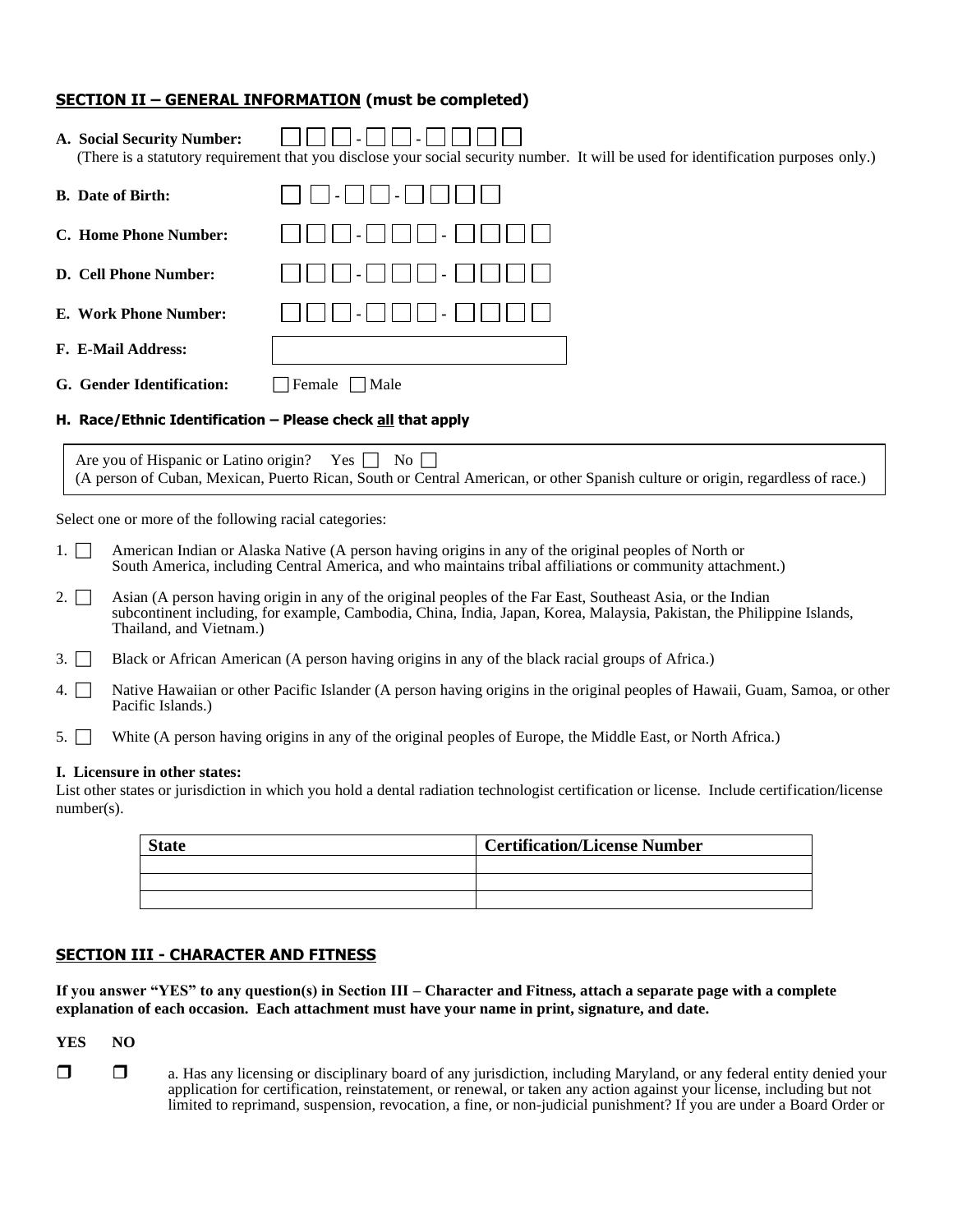### **SECTION III - CHARACTER AND FITNESS (CONT'D)**

| <b>YES</b> | <b>NO</b> |                                                                                                                                                                                                                                                                                                                                   |
|------------|-----------|-----------------------------------------------------------------------------------------------------------------------------------------------------------------------------------------------------------------------------------------------------------------------------------------------------------------------------------|
|            |           | were ever under a Board Order in a state other than Maryland you must enclose a certified legible copy of the entire<br>Order with this application.                                                                                                                                                                              |
| $\Box$     | $\Box$    | b. Have any investigations or charges been brought against you or are any currently pending in any jurisdiction,<br>including Maryland, by any licensing or disciplinary board or any federal or state entity?                                                                                                                    |
| $\Box$     | $\Box$    | c. Has your application for a dental radiation technology certification in any jurisdiction been withdrawn for any<br>reason?                                                                                                                                                                                                     |
| $\Box$     | $\Box$    | d. Has an investigation or charge been brought against you by a hospital, related institution, or alternative health care<br>system?                                                                                                                                                                                              |
| $\Box$     | $\Box$    | e. Have you had any denial of application for privileges, been denied for failure to renew your privileges, or<br>limitation, restriction, suspension, revocation or loss of privileges in a hospital, related health care facility, or<br>alternative health care system?                                                        |
| $\Box$     | $\Box$    | f. Have you pled guilty, nolo contendere, had a conviction or receipt of probation before judgment or other<br>diversionary disposition of any criminal act, excluding minor traffic violations?                                                                                                                                  |
| $\Box$     | $\Box$    | g. Have you pled guilty, nolo contendere, had a conviction, or receipt of probation before judgment or other<br>diversionary disposition for an alcohol or controlled dangerous substance offense, including but not limited to<br>driving while under the influence of alcohol or controlled dangerous substances?               |
| $\Box$     | $\Box$    | h. Do you have criminal charges pending against you in any court of law, excluding minor traffic violations?                                                                                                                                                                                                                      |
| $\Box$     | $\Box$    | i. Do you have a physical condition that impairs your ability to practice dental radiation technology?                                                                                                                                                                                                                            |
| $\Box$     | $\Box$    | j. Do you have a mental health condition that impairs your ability to practice dental radiation technology?                                                                                                                                                                                                                       |
| $\Box$     | $\Box$    | k. Have the use of drugs and/or alcohol resulted in an impairment of your ability to practice dental radiation<br>technology?                                                                                                                                                                                                     |
| $\Box$     | $\Box$    | 1. Have you illegally used drugs?                                                                                                                                                                                                                                                                                                 |
| $\Box$     | $\Box$    | m. Have you surrendered or allowed your license to lapse while under investigation by any licensing or disciplinary<br>board of any jurisdiction, including Maryland, or any federal or state entity?                                                                                                                             |
| $\Box$     | $\Box$    | n. Have you been named as a defendant in a filing or settlement of a malpractice action?                                                                                                                                                                                                                                          |
| $\Box$     | $\Box$    | o. Has your employment been affected or have you voluntarily resigned from any employment, in any setting, or<br>have you been terminated or suspended, from any hospital, related health care or other institution, or any federal<br>entity for any disciplinary reasons or while under investigation for disciplinary reasons? |

The Well Being Committee assists dental assistants and their families who are experiencing personal problems. The Committee has helped a number of dental assistants over the years with problems such as stress, drug dependence, alcoholism, depression, medical problems, infectious diseases, neurological disorders and other illnesses that cause impairment. For more information please call 1-800-974-0068 or visit the website at www.mdhawell-being.org.

### **SECTION IV – REQUIREMENTS FOR CERTIFICATION**

- a. Licensure or Certification. Attach documentation substantiating that you hold a license or certification to practice dental radiation in another state.
- b. Active Practice. Attach a notarized statement from one or more employers attesting that you have actively practiced dental radiation technology for at least 150 hours in the 3 years preceding the date of this application.

#### **Note that the practice of dental radiation technology in the armed forces and the practice of dental radiation technology in state and federal programs within the 3 years preceding application counts toward the required hours of active practice.**

 $\Box$  c. Provide one (1) photo that is between 2x2-inches and 3x3-inches with the required notarized affidavit. Note that the photo will be affixed to your certificate. The photo must meet the following guidelines: taken within the last 2 years to reflect your current appearance; front view of full face from top of hair to shoulders; a natural expression; no hat or head covering that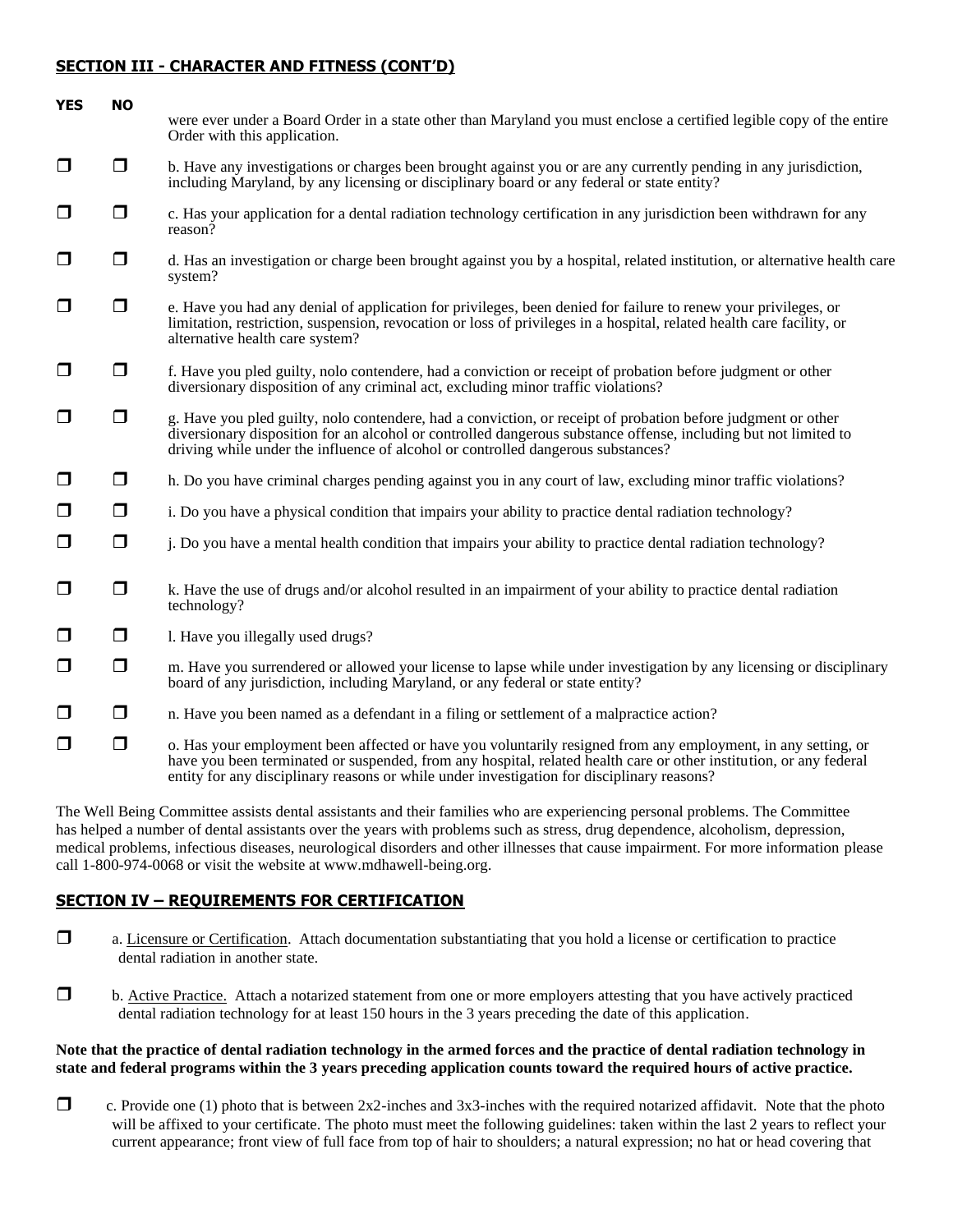obscures the hair or hairline, unless worn daily for religious purposes; no sunglasses, headphones, wireless hands-free devices or similar items; no other individuals or distractions in the photo. Photos copied or digitally scanned from driver's licenses or other official documents are not acceptable. In addition, low quality vending machine or mobile phone photos are not acceptable. "Passport" photos are acceptable. Unacceptable photos will be returned and may delay the issuance of your certificate. (See attached photo affidavit)

#### **Release and Certification:**

Practice of dental radiation technology without a current certification issued by the Maryland State Board of Dental Examiners is a violation of the Maryland Dentistry Act. I affirm that the contents of this document are true and correct to the best of my knowledge and belief. Failure to provide truthful answers may result in disciplinary action.

I agree that the Maryland State Board of Dental Examiners (the Board) may request any information necessary to process my application for dental radiation technologist certification in Maryland from any person or agency, including but not limited to postgraduate program directors, individual dentists, government agencies, the National Practitioner Data Bank, the Healthcare Integrity and Protection Data Bank, hospitals and other licensing bodies, and I agree that any person or agency may release to the Board the information requested. I also agree to sign any subsequent release for information that may be requested by the Board.

I agree that I will fully cooperate with any request for information or with any investigation related to my practice as a licensed dental radiation technologist in the State of Maryland, including the subpoena of documents or records.

During the period in which my application is being processed, I shall inform the Board within 30 days of any change to any answer I originally gave in this application, any arrest or conviction, any change of address or any action that occurs based on accusations that would be grounds for disciplinary action under the Annotated Code of Maryland, Health Occupations §4-315.

| <b>Applicant Signature</b> | Date                                                                |  |
|----------------------------|---------------------------------------------------------------------|--|
| <b>NOTARY SECTION</b>      |                                                                     |  |
|                            |                                                                     |  |
|                            | and signed and sworn to the truth of the foregoing statements in my |  |
| presence.                  |                                                                     |  |
|                            | My Commission Expires:                                              |  |

**SEAL**

*Revised: 8/21/2019*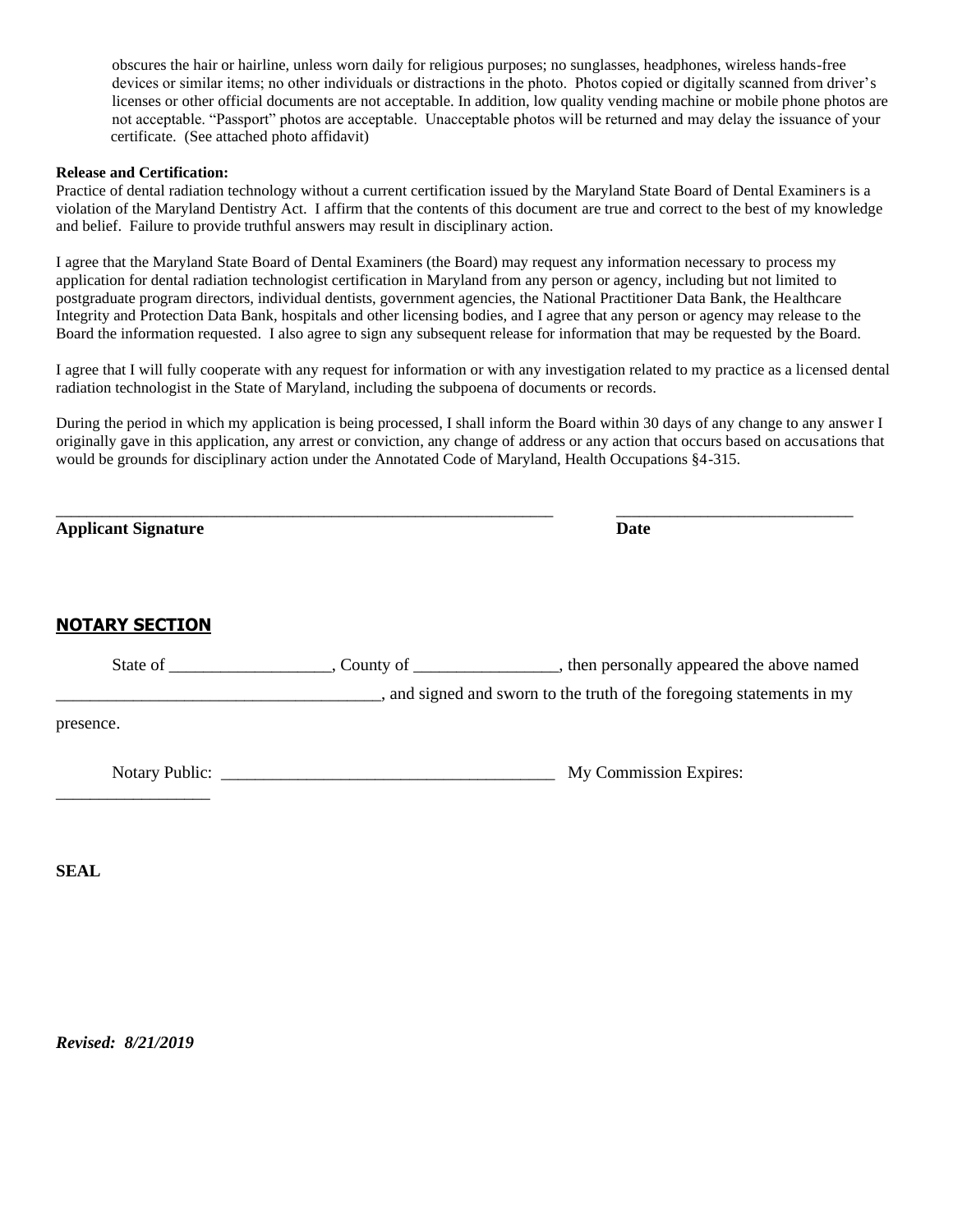

Larry Hogan, Governor · Boyd K. Rutherford, Lt. Governor · Robert R. Neall, Secretary

# **Maryland Department of Health and Mental Hygiene**

Spring Grove Hospital Center • Benjamin Rush Building 55 Wade Avenue/Tulip Drive • Catonsville, Maryland 21228

| <b>PICTURE</b> | *Please provide $(1)$ photo that is between $2x2$ and $3x3$ inches.<br>This is a true photo of myself taken within the last 2 years<br>to reflect my current appearance. In addition, the photograph<br>complies with the photograph requirements contained in my<br>application. |
|----------------|-----------------------------------------------------------------------------------------------------------------------------------------------------------------------------------------------------------------------------------------------------------------------------------|
|                |                                                                                                                                                                                                                                                                                   |

 **Print Name**

**Applicant Signature Date**

# **NOTARY SECTION**

| statements in my presence. |  |
|----------------------------|--|
|                            |  |
|                            |  |

**SEAL**